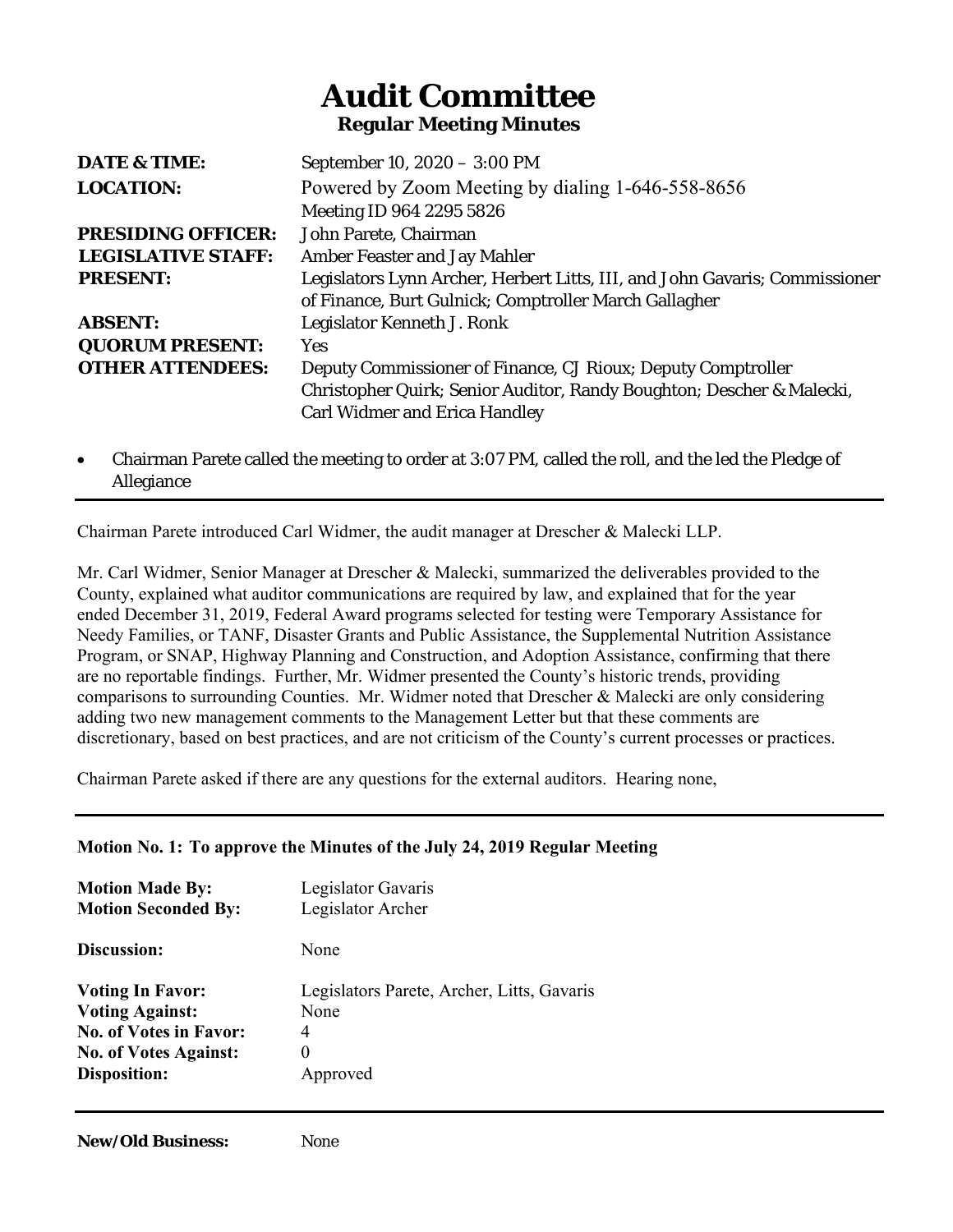### **Old Business:** None

Chairman Parete asked the members if there was any other business, and hearing none;

| <b>Motion to Adjourn</b>       |                   |
|--------------------------------|-------------------|
| <b>Motion Made By:</b>         | Legislator Litts  |
| <b>Motion Seconded By:</b>     | Legislator Archer |
| <b>No. of Votes in Favor:</b>  | 4                 |
| <b>No. of Votes Against:</b>   | 0                 |
| Time:                          | $3:50 \text{ pm}$ |
| <b>Respectfully submitted:</b> | Amber Feaster     |
| <b>Minutes Approved:</b>       | October 8, 2020   |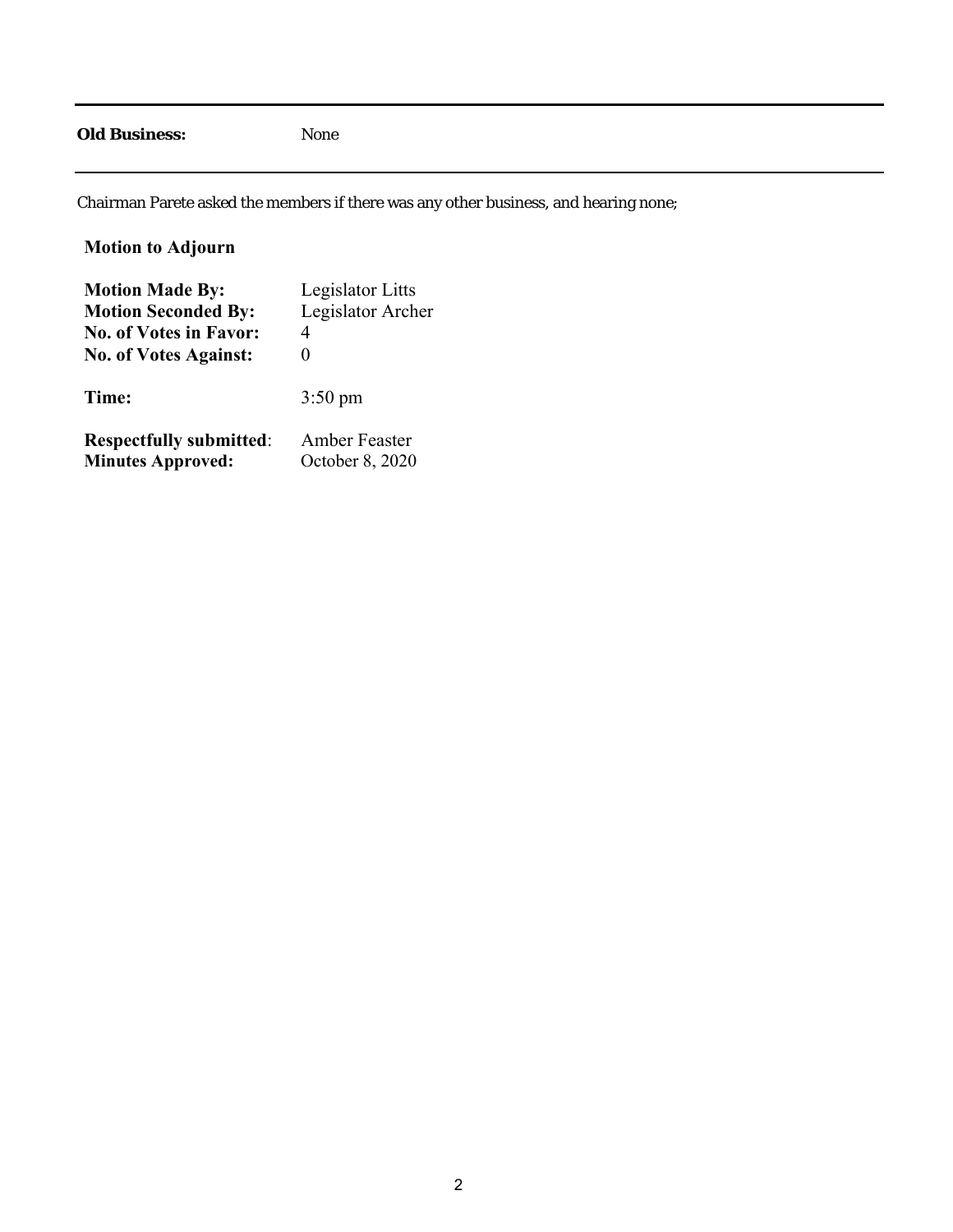# **Audit Committee Regular Meeting Transcript**

| DATE & TIME:              | September 10, 2020 - 3:00 PM                                                                                                                                                  |
|---------------------------|-------------------------------------------------------------------------------------------------------------------------------------------------------------------------------|
| <b>LOCATION:</b>          | Powered by Zoom Meeting by dialing 1-646-558-8656                                                                                                                             |
|                           | Meeting ID 964 2295 5826                                                                                                                                                      |
| <b>PRESIDING OFFICER:</b> | John Parete, Chairman                                                                                                                                                         |
| <b>LEGISLATIVE STAFF:</b> | <b>Amber Feaster and Jay Mahler</b>                                                                                                                                           |
| <b>PRESENT:</b>           | Legislators Lynn Archer, Herbert Litts, III, and John Gavaris; Commissioner of                                                                                                |
|                           | Finance, Burt Gulnick; Comptroller March Gallagher                                                                                                                            |
| <b>ABSENT:</b>            | Legislator Kenneth J. Ronk                                                                                                                                                    |
| <b>QUORUM PRESENT:</b>    | Yes.                                                                                                                                                                          |
| <b>OTHER ATTENDEES:</b>   | Deputy Commissioner of Finance, CJ Rioux; Deputy Comptroller Christopher<br>Quirk; Senior Auditor, Randy Boughton; Descher & Malecki, Carl Widmer and Erica<br><b>Handley</b> |
|                           |                                                                                                                                                                               |

**Chairman Parete:** Let's call the meeting to order. Before the pledge to the flag, maybe we could do a roll call. I guess I can do that. Legislator Litts.

**Legislator Litts:** Here.

**Chairman Parete:** Legislator Archer.

**Legislator Archer:** Here.

**Chairman Parete:** Legislator Gavaris.

**Legislator Gavaris:** (Visible on screen)

**Chairman Parete:** And Legislator Ronk will not be here. And John, I'm here. I guess we could do a quick pledge to the flag, unless Mr. Litts wants to sing the national anthem for us.

**Legislator Litts:** Nope.

**Group:** I pledge allegiance to the Flag of the United States of America, and to the Republic for which it stands, one Nation under God, indivisible, with liberty and justice for all.

**Chairman Parete:** Thank you. I'd like to introduce to whoever is looking at this our County comptroller, Ms. Gallagher, March Gallagher. And I know she is being joined by two of her senior staff folks, Mr. Boughton and Mr. Quick. March, thank you very much and your folks, thank you for coming to the meeting.

**Comptroller Gallagher:** Thank you for having us.

**Chairman Parete:** Any time. You know, I just, I want to, I want to thank Amber for her help. And I mean, you know, a lot of this, folks, is Mandarin to me so we have to work through it. I would like to note though, that a couple of years ago, when I was more involved, I did appoint an outside CPA to the five-member board, and it worked quite well. And with Amber now, it's really pretty important that we go down this road. We have two members from the firm who are going to be giving a presentation today. Mr. Carl Widmer, are you with us, Carl?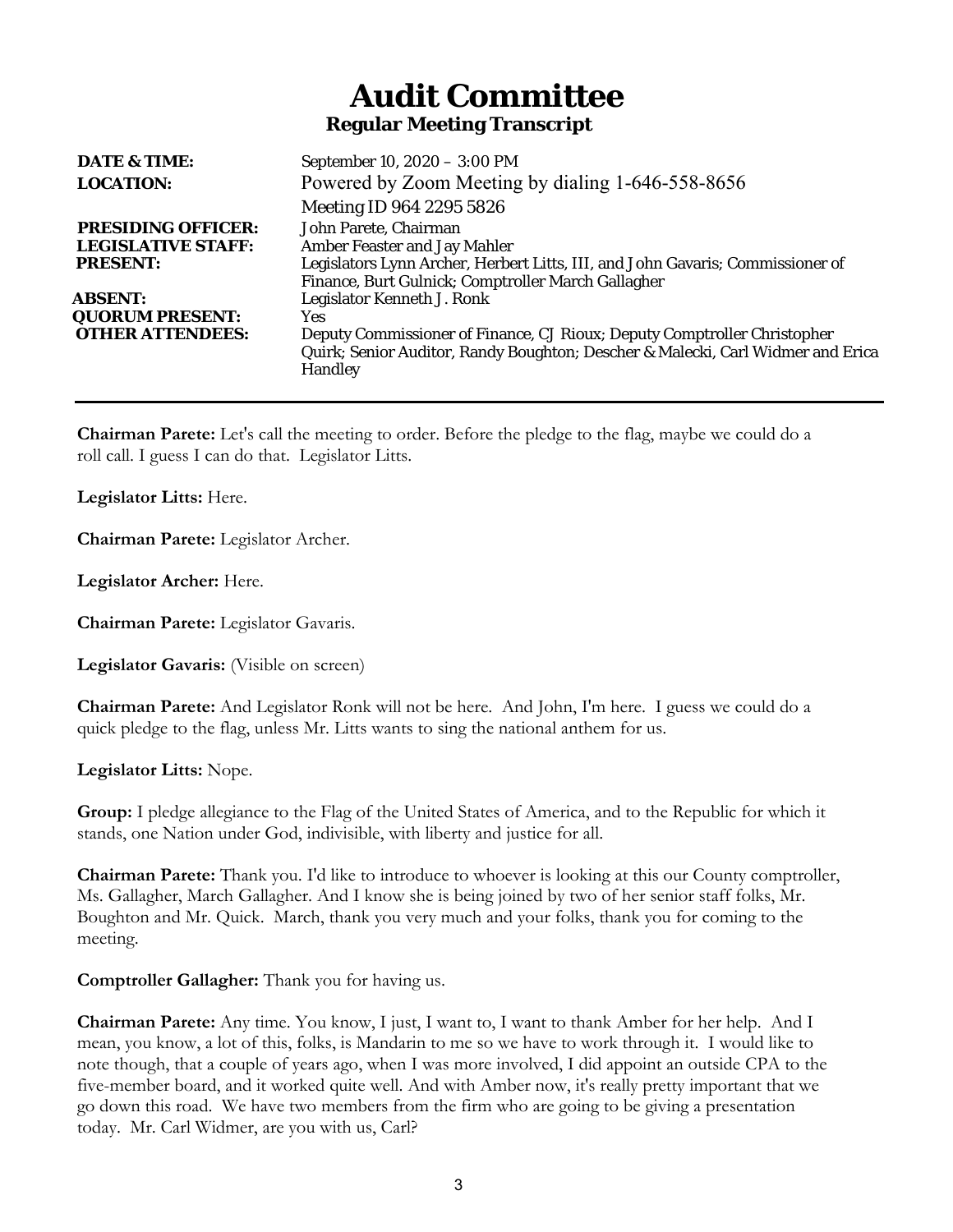**Carl Widmer:** Yes, I'm here. Thanks for having me.

**Chairman Parete:** Okay, you're on there, my friend.

**Carl Widmer:** All right. Well thank you for the introduction and good evening and late afternoon everybody. Also on the call is the manager on the job, from Drescher & Malecki ,as well. Ms. Erica Handley is in attendance, sitting in, just in case she catches me saying anything wrong, she can, she can catch me and correct me.

**Erica Handley:** Hi everyone.

**Carl Widmer:** Erica was a little more intimate with the testing and the field work out at the county this year. She's been on Ulster for several years, along with myself. So, Amber, I believe you are going to be able to share the screen. We did prepare a presentation that I think will help facilitate walking through a summary of the audit this year. The audit for December 31, 2019. Excellent. All right, thank you.

So, to summarize, I mean, this year was a little bit different, or a lot, a lot bit different, compared to prior year's audits. The majority of the audit this year was performed remotely for the first time. Most of the work was still done at the same time as far as on the calendar. So, to start things off, you know, I'd really like to commend everybody that we worked with at the county. We've spent a lot of time of course in the Finance Department, but work with several departments throughout the entire county to get the job done. As the meeting this year, the Audit Committee meeting, is happening two weeks sooner than it was at last year's audit, so, as a result, a full cover to cover draft financial statement, of course hasn't been provided to this group yet. That is still going through. There is a draft available, however, it's going through a series of reviews and once we get to a certain level, I'll forward that on to Amber. And then Amber, if you can circulate it to this group, we'll be doing that as soon as it's available. But the focus on this presentation is really just to give an overall summary of the audit process, and then take a deeper look and focus at the General Fund; and take a look at the activity, revenues, and expenditures; and also a deeper look into the fund balance levels. We will wrap up, we've done it in past years, we include a few slides just to give a little comparison to other counties in New York State and some certain key measurements in data that we get off of the State comptroller's website.

One thing to know since you weren't able to see a draft of the financial statements yet is there were no changes to the numbers from the financial statements and the report that finance sent to the State Comptroller's Office. We call that the AUD or the AFR report. So, the fund balance levels and the activity that we're talking about should be what you're familiar with.

All right. To get started on the next slide, we'll take a look at what you can expect at the end of our engagement each year, the products of our audit. The first being, the one that everyone's looking for, our opinion, the external audit opinion, on the County's financial statements. The county does put together a CAFR report, a rather informative, thick financial statement, lots of good information, and that's going to present all the county's fund's information for the fiscal year ended, December 31, 2019. It's going to have both a balance sheet, balances at December 31, as well as the revenue and expenditure activity for the 12 months there ended.

After that, there's a separate compliance audit related to the 50 million dollars of Federal awards that funnels through to the County of Ulster, and that's called the Single Audit. Drescher & Malecki, as your hired external auditor, essentially acts as an extension of the Federal government in performing this compliance audit. We take their compliance documentation and requirements, and through a series of risk assessment and rotation of programs, we take a sample of the many Federal programs that are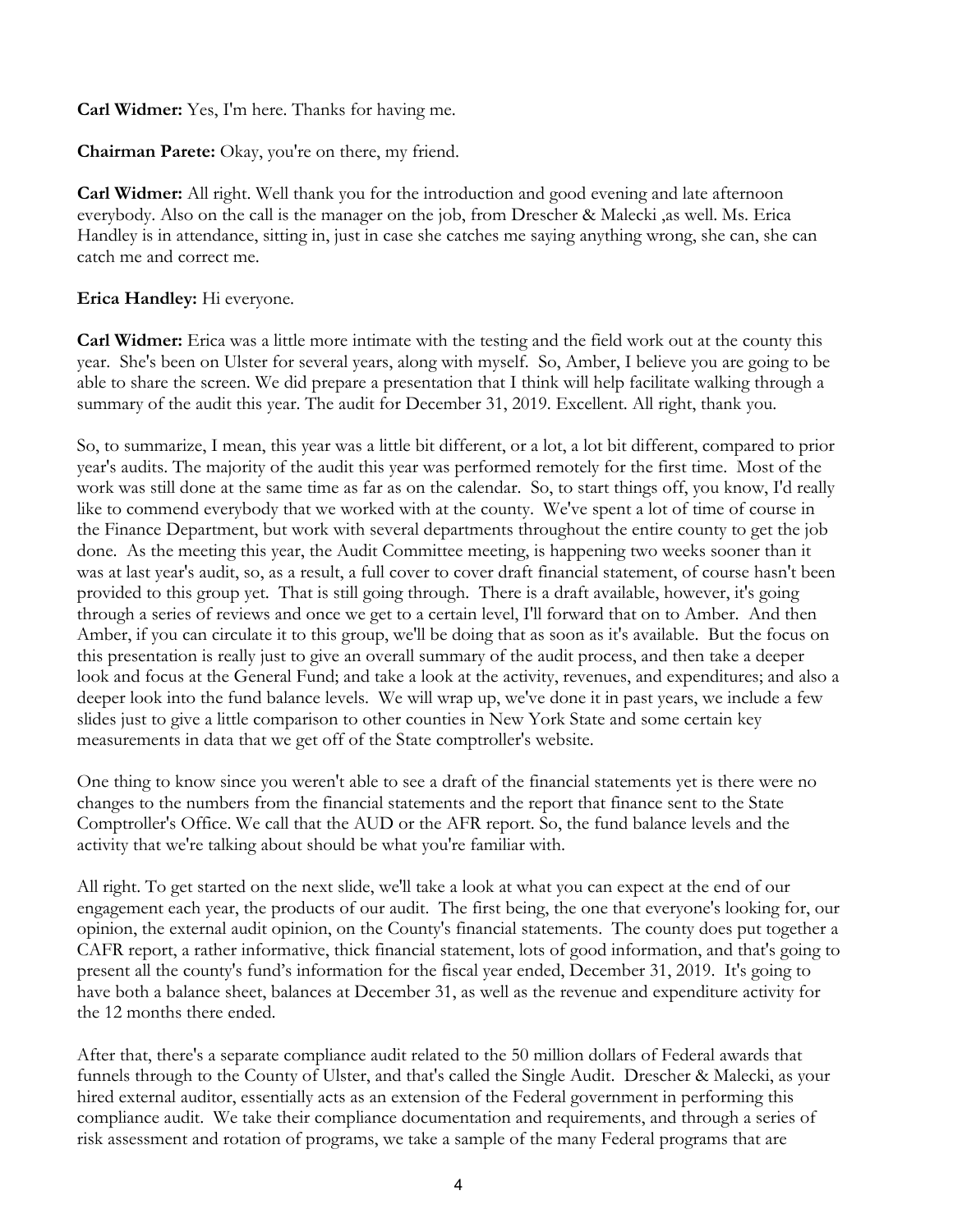administered through the County. We take a sample and make sure, essentially, that the county is handling those Federal funds according to the compliance requirements that those program awards come with from them. The major programs to note on the single audit, just because we won't really speak on it too much after this; the five major programs were selected this year being: Temporary Assistance for Needy Families, or TANF; Disaster Grants and Public Assistance; the Supplemental Nutrition Assistance Program, or SNAP; Highway Planning and Construction; and Adoption Assistance. So, those were the five programs that we took a deeper compliance look into throughout the course of the audit this year.

A couple letters that are included in the final package, first being the Auditor Communications Letter. This letter revisits the terms of the engagement, as far as the engagement letter or the contract, that we have with the County. And it, it reiterates the responsibilities that each party has throughout performance of the audit. So, on one side, it outlines what responsibilities County and management have, as far as the financial statements go. You know, they need to provide full access to all the records, they need to represent the accurates are fairly stated and accurately recorded. And then on our end, we agree to perform a risk-based analysis and testing over the financial records of the County so that we can ultimately provide our opinion. The Management Letter, this is a separate letter that, in the event the County had any reportable findings over internal controls, those are called material weaknesses or significant deficiencies, they would be included in this letter. Pleased to report we don't anticipate having any reportable findings for the audit this year. But the Management Letter is also a place to keep track of past recommendations that we have cited in previous audits, as well as come up with maybe some best practices as new comments during the current year. So, we will work to provide a Management Letter draft alongside the Financial Statement draft when we send those out.

A few smaller reports, similar to the compliance Single Audit of your Federal awards, the County receives a certain amount of assistance from the New York State Department of Transportation. Similarly, they require a compliance audit on those awards, as well. So, in that case, the major program that we select is the CHIPS program. That represents the majority of that activity. A few, or a couple of agreed upon procedures engagements with the Jail and Commissary, as well as Resource Recovery Agency. And also, we do some cost report assistance work with CFR reports on Social Services and Mental Health Department.

On the next slide, we'll go through some of the key Auditor Communication. So, these are, are our areas that, as your external auditor, we're required to report to this group, you serving as the Audit Committee. The first is our responsibility under generally accepted auditing standards. And our responsibility is to design an audit so that we can provide reasonable, not absolute, but reasonable assurance, that the financial statements prepared by management are not materially misstated. So, we're going to provide an opinion on those financial statements on whether the readers, or users of the financial statements, can rely on them. Of course management, you've produced, you know, accurate and comprehensive financial reports over the past, you know, at least my history with the County, but the readers of the financials, your taxpayers, the bond market, granting agencies, they look to that third-party verification that they can rely on those statements and that, and that's where we come in with our opinion.

Significant Accounting Policies and Estimates. If there were any significant changes in either the policies applied to the amounts that are involved or included in the financial statements, or some of the estimate amounts that are included in those financial statements., if management's recorded anything or operated under different policies than standard, we would have a responsibility to inform this group. So, it's really in the spirit of transparency so that everyone's aware of what were the conditions under which these financial statements were put together. As far as changes from last year, there was nothing significant that would materially impact dollar amounts on the financial statements. We are aware of an update to a construction-in-progress policy that went through in March, but it did not have a material impact on the 2019 financial statements.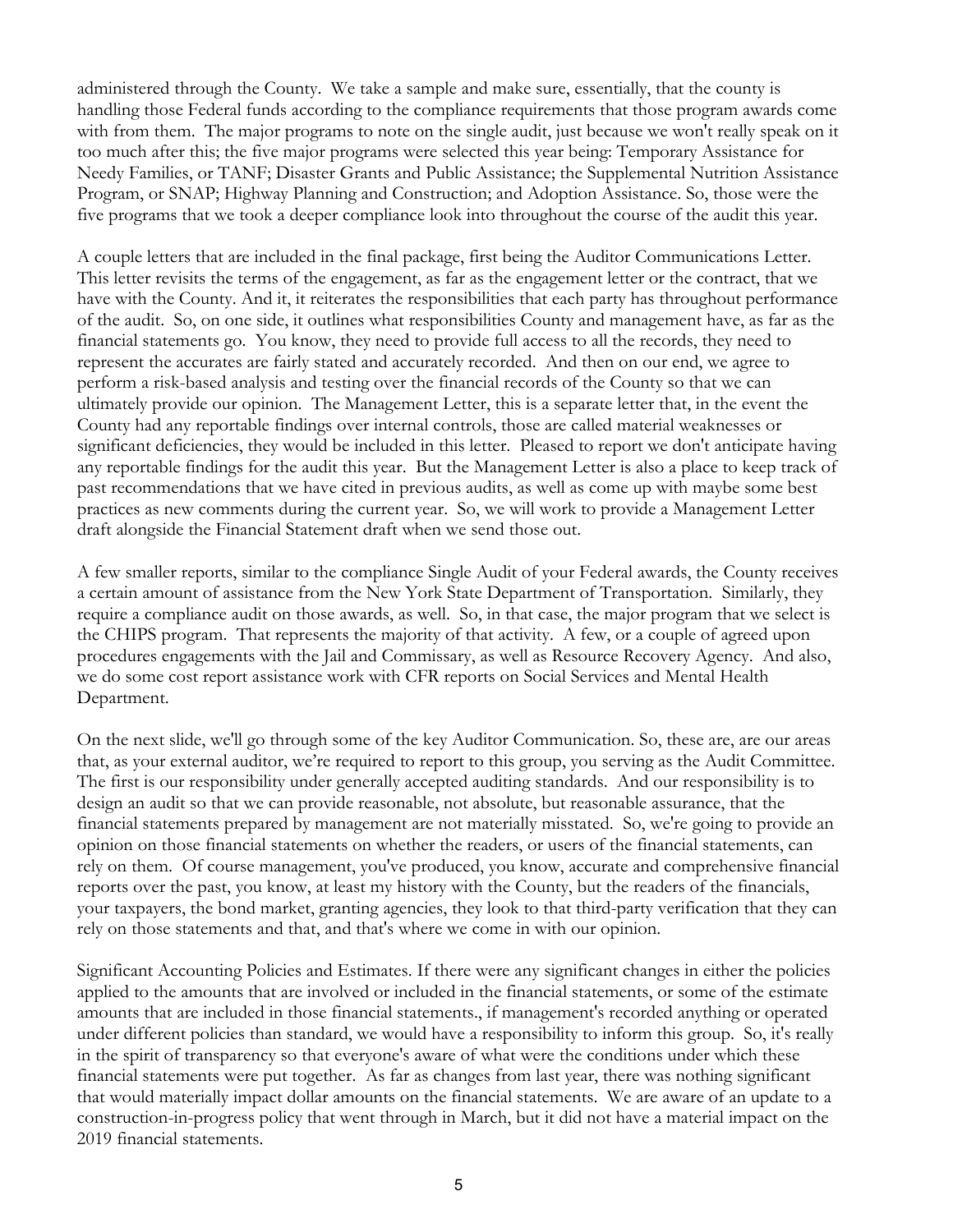Independence. You could argue this is the most critical attribute as far as your external auditors. You want to make sure that we're in the right unbiased position to provide that opinion on the financial statements to the readers. In the event we had any conflicts of interest, that would be a problem. You know, someone would say, I don't think they're the right person or a good fit to perform this job because we want them to have no ties to the County whatsoever, so that they can provide an objective point of view. So, we can confirm myself, Erica, everybody at the firm in fact, and appearance, is independent from the County.

Finally, under other matters, in the event we ran into any issues with not having records made available to us, signing on as your auditors, we do expect full access to any requested records related to the audit. So, we didn't have anybody get in the way of that. You know, if we had a sample selection and someone said, "Well, here's 15 of the 20 and those other five, those weren't really good ones, why don't you select five different ones?" That would be something that we'd want to report to this group because it would seem fishy. We received full cooperation and had a full scope audit this year. So, no issues.

That sort of wraps up the summary on the audit process. Were there any questions or comments at this point or otherwise we can move into the financial highlights? All right, very good.

As I stated before, this is a focus on the General Fund at the county. And later on, there are some comparative slides that include some peers, and that is data sourced from the Comptroller's Office, Open Book New York, essentially.

First graph presented is the last five years of Spending/Revenue Activity of the General Fund. So, in line graph form, you can see the red represents your spending. blue represents the revenues. In the five years presented here, you actually went up and down, up and down, as far as whether revenues or expenditures came out on top. Most recently, in 2019, you had expenditures rise to 284 million dollars, and they exceeded revenues of 277 million dollars. That was a net change, or a decrease in fund balance, of 7.4 million dollars. So, for the fiscal year ended 12-31-19, the General Fund fund balance will decrease 7.4 million dollars.

Expenditures: they went up. If you could just go back, just one more piece on that last slide: expenditures went up 10 million dollars from last year, nearly 4% from the prior year. Revenues went up, not even a half a percent, a million dollars from the prior year. And the details, or the changes in those individual components, will be covered in later slides. But what's important to take away is, the net change to fund balance, I had said was a decrease of 7.4 million. When you look to what 2019 budget expected, there included the appropriation of 7.1 million dollars and carry-over encumbrances of 2.3 million from last year. So, what that means is, on your budget statement, 2019 expected to use 9.4 million dollars in order to balance the budget or to break even. So, when you compare it to what the budget was expecting, you actually did come out in a favorable position by a couple million dollars.

The next slide's going to look at the same data, just presented in a different form. And what you can see is it puts it into a ratio form where your revenues are divided by your total spending. In government, the goal, is typically a perfect 1.0. What that means is your revenues are going to equal expenditures and what you do is you avoid the extremes: you will avoid the criticism of overtaxing your residents, while, at the same time, you will avoid going into a deficit position and become in financial trouble. In 2019, this was the lowest ratio that we've seen in the last five years of a point nine-seven. But in any given year, you're going to have ups and downs. What we look at is kind of a rolling average, would be the best way to evaluate a ratio like this and the rolling average is at a point nine-nine here. So, pretty close to the 1.0, all things considered.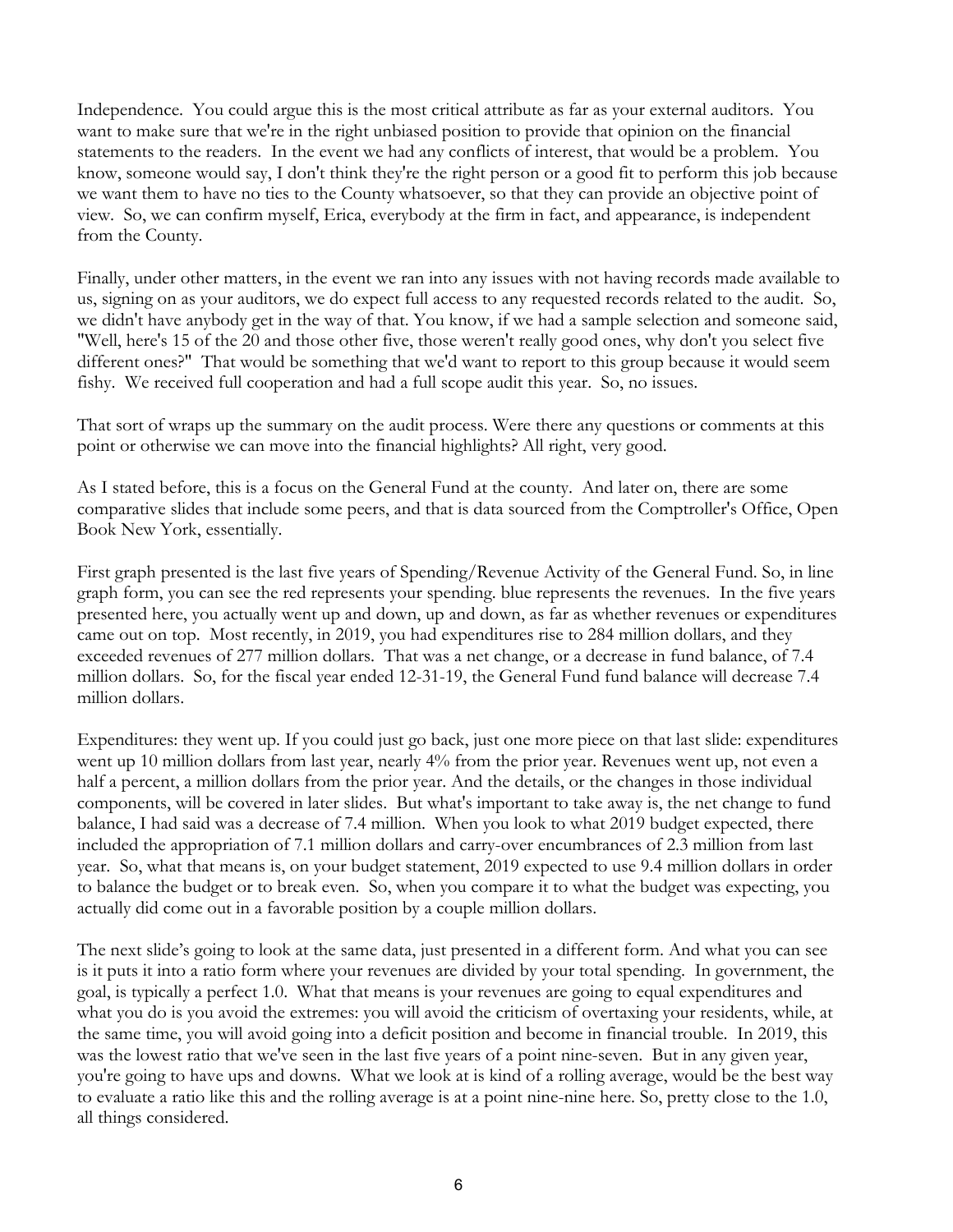On the following slide, we're going to show the fund balance levels. So, on the previous slides, we took a look at the activity for the 12 months; this is where that activity got us at the end of each fiscal year. In 2018, you finished up with a total fund balance of about 58 million dollars. When you take into consideration total fund balance decreased 7.4 million during the year of 2019, you end up at 50 and a half million dollars at the end of 2019. Now further, we broke it into two main classifications here to show how available fund balance levels are at. So, the light blue portion here in 2019, on the bottom, is just a little bit over 24 million dollars. That's your unassigned fund balance. This is a number, any, any casual reader, even informed readers, the first number that they're going to ask is what is your General Fund unassigned fund balance. That's the go-to number. So, if you're looking for it, here it is. As you can see, when we compare it to last year, the unassigned portion of fund balance went down a little over 10 million dollars. The current year activity loss, of 7.4 million hit this, this section of fund balance, as well as, they were negatively affected when the 2020 budget was adopted; it included the appropriation, or the use of, a little over nine almost 10 million dollars of General Fund fund balance to balance the budget. So, there were some monies that were previously in unassigned, allocated up into that red portion to take care of balancing the 2020 budget.

On the next slide, we're going to get into a, a sample from some internal software that we use. Just some data analysis to take a look at. All of our New York State municipalities, whether it be the counties, towns, villages, and if you wanted, compare yourselves to other municipalities, you can look to all this information from Open Book New York and then we sort of have a program in-house that we just filter it in to, to get some good visuals as far as trend data and peer comparison. So, this first slide is intended to show the components of your total revenues. If you recall on a previous slide, total revenues were about 277 million dollars in 2019. This is how that 277 million dollars was allocated amongst the different revenue categories. They didn't increase in total very much from the past year. I think the key take-aways are, of course you're familiar with sales tax. It's the talk of the town lately. 2019, these were the good old days, they came in great. You know, they blew the budget out of the water. They went up 7 million dollars compared to the prior year. So, your non property tax items, the largest portion there went from 124 million, up to 131 million. That also includes a couple other taxes, but sales tax is representing 127 out of that 131. The other key change during the year was the reduction in real property taxes. The tax levy went down 3.5 million dollars during 2019. Fortunately, sales taxes came in over budget, but as you can see, the decreases in property taxes added to the negative net operating activity for 2019.

The next slide we break down the total expenditures, those total 284 million dollars for the year, up 10 million dollars from the last year. Two main areas went up. The first being public safety. When we looked into it, it was really personnel costs, likely attributed to some additional overtime in comparison to 2018. And then down your largest component is what's called economic assistance and opportunity. It totaled over 127 million dollars this year. And this is the lion's share of all the mandated programs that the county administers. This is, if you want to think of it, this is social services. Those services are, are mandated. They're big dollars. Much of this is offset with, with grant money, as well. But those went up about 5 million dollars compared to the past year and the childcare program was one that stuck out as a big increase in activity compared to last year. An increase in applicants, so, obviously an increase in costs.

The next slide pulled out of our software, this was a number that we covered before, that ratio of revenues and expenditures. I mentioned we had a point nine-seven for 2019. This is really just a setup, on the format, for the next slide where we take Ulster County and compare it to four other counties.

So, on the next slide, we brought in just, just for sake of looking at comparisons, you know, we try to look at are they nearby? Do they have a similar size budget? Population, demographics? So, we came up with Greene County, Rensselaer, Duchess, and Sullivan. If you recall last year, some of you were here last year, we did include Orange. Orange didn't have their information available on Open Book New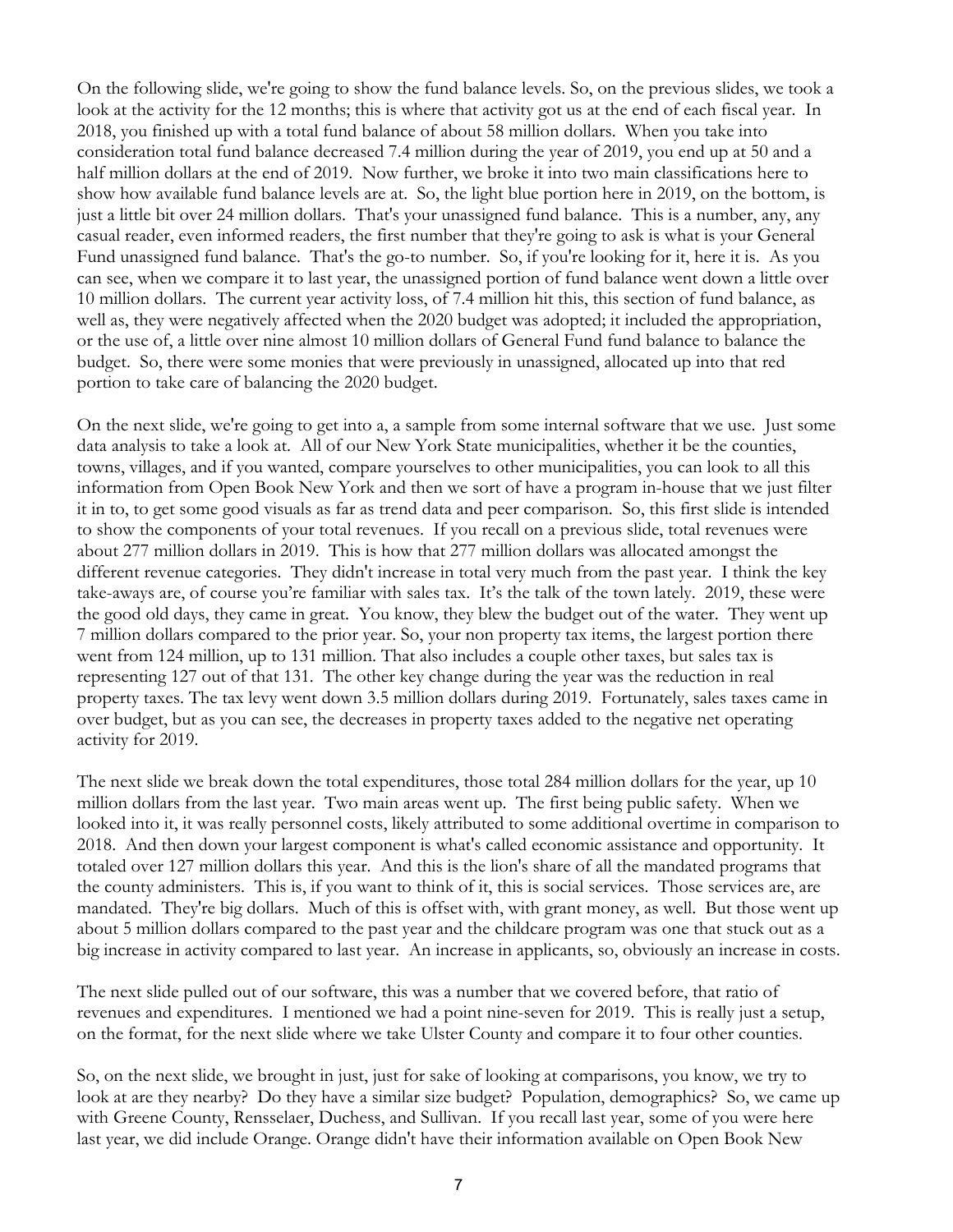York yet so, I'm not sure if they're late in submitting their AUD this year, or what happened, but we replaced them with, with Rensselaer County this year. So, Ulster County for the last three years, these are the ratios of your revenues compared to your expenditures. That point nine-seven is your third bar. And you're going to compare across the board to the other Counties. You're not the lowest. Sullivan came in the lowest step at ninety-six percent this year. But when you take a look at Greene and Rensselaer, now they've held consistently high over the past three years. So, these slides, the peer comparisons, we're not going to draw any audit conclusions from these. They really are just some food for thought. And you know, something to digest and if something triggers you, you know, perhaps you dig in a little deeper to and see, what are some of these other counties doing.

The next data point that we're going to look at for Ulster County, and then to the peers, is the portion of total revenues that's represented by your real property taxes. So, what we did is on the top set of bar graphs here, are those same five counties for 2019, and below it represents 2014, or five years ago, where were you. And what's interesting to see is Ulster County as decreased 4%. So, in other words, Ulster County is relying less on real property taxes as a contributor to total revenue. So, essentially, in the budget, you don't rely on property taxes as much as you used to. And when you look at it, we don't rely on taxes as much as all four of the other counties included here. All of them are over 20% and Ulster is the lowest one in comparison.

A similar comparison to real property taxes here that we've put together is on the next slide, we take a look at sales tax. So, you know, two big major revenue sources. Ulster County, 40% of total revenues for 2019 are represented by sales tax. It's, it's no surprise. It sounds like doom and gloom. It's a scary time right now. The uncertainty. The poor performance of sales tax, related to COVID, is making this ratio, or this percentage, is 40%, making it a little bit more important. And a scarier number to look at because so much of the County's budgeted revenues are hinged on sales tax performance. And as you can see, compared to five years ago- this is specific to sales tax; March just posted to the group. She asked whether this represents sales tax or all non-property taxes. This is just sales tax alone. So, the 127 million dollars for 2019. And when you look at it, Ulster is the highest in comparison to all the Counties represented here and, almost equal to the amount that the County reduced their reliance on real property taxes, it appears they became more comfortable in relying on sales tax as a major source of revenue in their budget. Also to note, you know, all Counties, compared to five years ago, increased their reliance on sales tax. So everyone was willing to acknowledge the benefits that they were receiving as far as the sales tax in the State goes.

The next slide we take a look at that number we talked about before, your unassigned fund balance, the number that everyone looks at. We also included assigned, unappropriated fund balance. There's 3 million dollars in assigned fund balance that isn't assigned in the 2020 budget. So, that's grouped in with available fund balance here. And what you can see is, it's dropped this year. We saw back on slide six, the unassigned fund balance dropped 10 million dollars from last year. That's going to be the main contributor here from going from nearly 14 percent last year down to nine-point-six percent. This is a number that you're going to compare it to the County policy. There's some minimum levels that most guidance, GFOA, best practices, they're going to advise, they've come out with, you know, a while ago had said, your unassigned available fund balance should be a minimum of two months of a normal year spending. So, that would be 16.667 percent. That's not Drescher & Malecki's words. They've, the GFOA has said that in the past, so, we just communicate what best practices have been, have been set out there.

**Comptroller Gallagher:** Can I say something, which is that our policy deviates from that substantially, and I want to bring it to everybody's attention. It's five to ten. It's a range of five to ten. And that's, the Legislature set that years ago. It is not in, you know, it's not the same as GFOA's.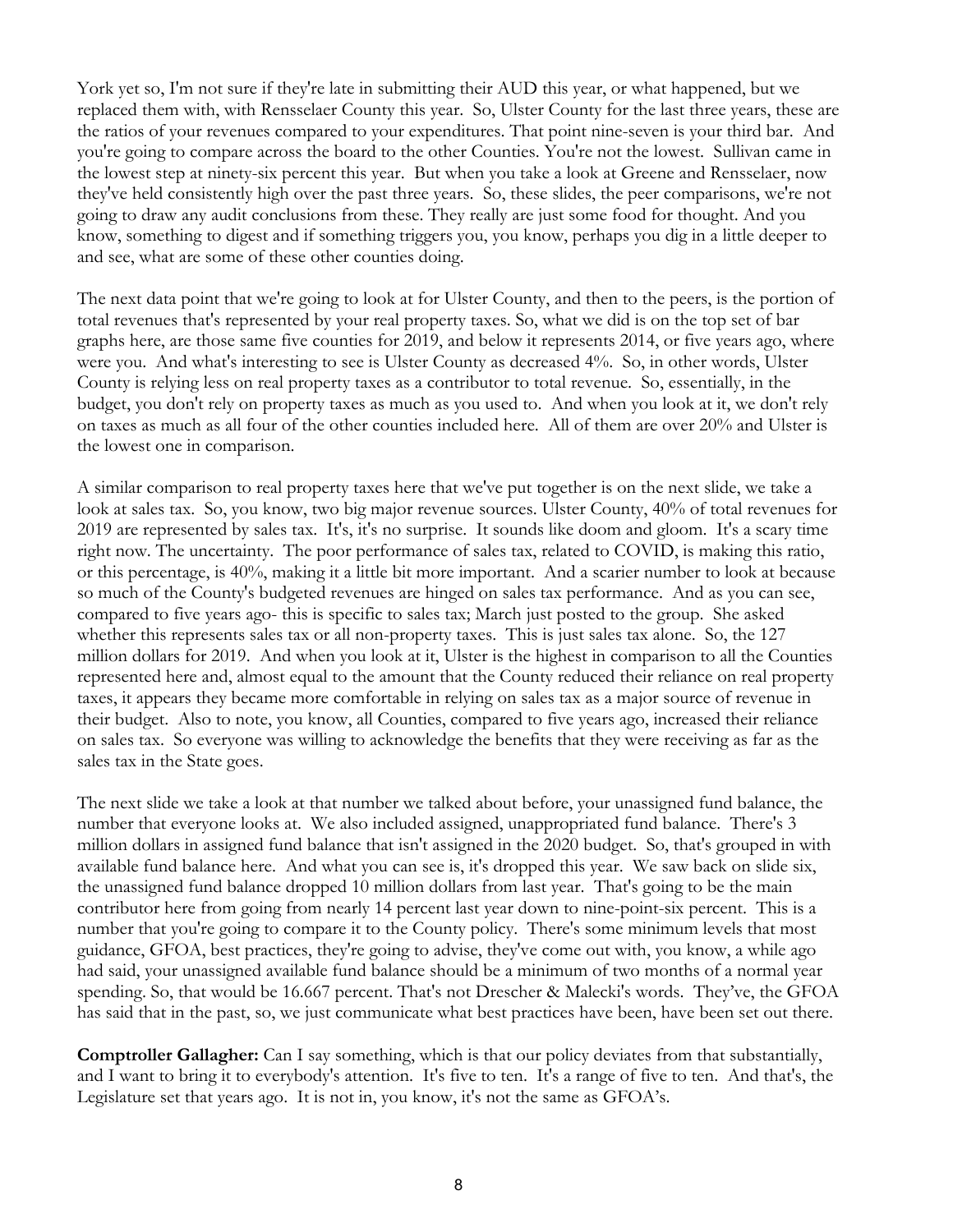**Carl Widmer:** Yep. So, every County is going to have their own philosophy. Some Counties think it's a better approach to maintain more money in their restricted fund balances. So, you know, everything's had to be taken with a grain of salt. But again, as I mentioned, the casual reader the financial statements, they're looking at this amount first. So, if this is the only thing they look at, this is the picture that's being painted.

**Legislator Archer:** Does this, Hi.

**Carl Widmer:** A big contributor...

**Legislator Archer:** Sorry, this is Lynn Archer. Does this drive bond rating as well?

**Carl Widmer:** It's, it's a big influence. The...

Legislator Archer: Just the unassigned or the combination?

**Carl Widmer:** Both.

**Legislator Archer:** Okay.

**Carl Widmer:** So total fund balance, as well as the levels of available fund balance, are factors that ratings agencies consider.

Legislator Archer: Great, thank you.

### **Carl Widmer:** Sure.

Another contributor to a decreased number here for 2019 is also that your expenditures, which is the denominator in this equation here on the ratio, is your fund balance of 24 million divided by total spending. While that total spending went up 10 million dollars this year so it's also going to lead to a driving down on this ratio. You take a look at this ratio for Ulster County and then compare it to your peers. That'll be the last graphical slide that we have for today. It's, you're at the low end. Dutchess and Sullivan are also not very high. Greene is up there. Rensselaer has also done consistently well. Again, this, this is tough to digest. If you want the whole picture, you should consider total fund balance in all these County's general funds. But just for sake of something to look at, on that key unassigned or available fund balance number, we put this one together.

Wrapping up with, with observations, you know, we've spoken on it. It, it didn't impact our 2019 fiscal year numbers, or the County's fiscal year nineteen numbers but COVID-19 is clearly having a negative impact on the revenue side of things. On the spending side, that's going to vary County to County, what you're able to control. How cooperative your department heads are going to be as far as freezing unnecessary spending. You know, we're, we're hired as your auditor so we looked at the 2019 results. We're not in the business of providing forecasts or projections but I'd be lying if I said we didn't look at it.

Sales tax on the whole, I know March, your office issued that publication not just a few days ago. So, we're, we're outperforming the initial projections for where sales tax was going to go. It's not as severe or poor as they initially projected but there's a couple things in there where January and February were real heavy on the internet sales tax, that that's going to inflate that number a bit and then also in May, that payment came through with a big reconciliation, it was sort of an anomaly that it came in that high, not really representative of the sales activity for that time. So, as a result of, you know, that's a huge impact. It didn't hit 2019 but it hit before we issued the financial statement so what that's going to result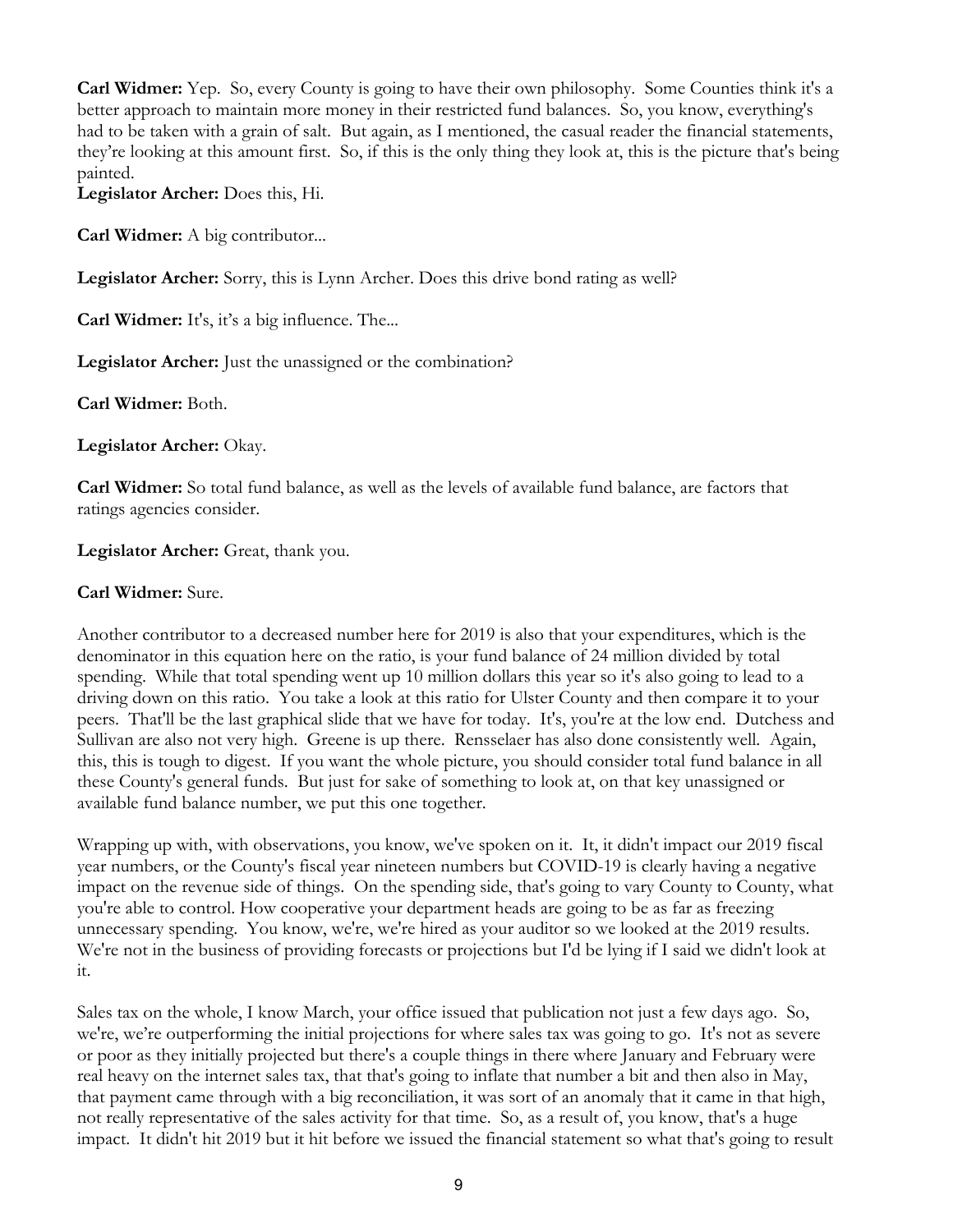in is a little bit of a disclosure in the footnotes, mentioning what that current situation is, and the fact that the total financial impact isn't yet measurable but we know it's going to have a material impact on the County's finances. That's what that subsequent event footnote is going to read. So, you'll see that in the draft.

Again, I'll reiterate there were no reportable findings over internal control. So, our Management Letter, we do have an idea for two new comments to include this year, one is more of a best practice that we arrived at in doing the Adoption Assistance Single Audit Program. We pull a sample of eligibility files to make sure that everyone that's receiving the award is indeed eligible per the compliance requirements. In looking at those files, a, a good number, I believe it was nine out of 25, you know, correct me if I'm wrong, Erica, but nine out of 25 didn't utilize a checklist that's actually provided from the New York State Office of Children and Family Services and while the checklist isn't a requirement to have in their files, it's the best way to maintain those files. It's an efficient way to keep track of everything that should be in there and what may not be in there. We spoke with management over there on this particular issue. They acknowledge that it's useful and their response was that it's inconsistent based on the individual personnel handling those files at the time. So, they like the idea of encouraging that this checklist is part of every single eligibility folder. So, our draft management letter will include something to that effect. Again, everything is in draft, especially in a Management Letter, because we want to make sure that all the facts are straight, before it would go to print. So, we'll circulate that to those parties that are responsible for those particular areas. As well as to Amber so that this group sees it too.

The other item we do plan on including, just a finding to try to encompass what's going on with COVID-19. We sort of, we've done it at other clients. We lay out a timeline of how it's looked like for New York State and then it ultimately comes to our recommendation, or our encouragement, of having forecasting or planning models in place, both short-term and long-term, and that they're flexible. So you want... it's a lot to ask for, I know that, but in a perfect world, we want to provide the perfect recommendation, right? So, in a perfect world, you'd have that in place and then it wouldn't just be done by those responsible for compiling it, you know, it makes sense that finance and Burt is going to head up something like that but those reports and projections need to make their way and be communicated to the decision-makers at the County and to the full Legislature and to, to this group, too. So, we were going to try to draw up a comment that says that, you know, in a fair manner, because we don't want to criticize any work that is being done. We just wanting to encourage, it being a flexible plan, a short-term plan, and then making sure that it's getting out to all the people that could use it to make well informed decisions going forward.

I think you guys have listened to me talk long enough, I could use another drink of water. Erica, did you have anything you wanted to add?

**Erica Handley:** No, nothing else. I just wanted to reiterate Carl's comment about the coordination that this, the audit took. We had access to the New World System and it really went really smoothly so we appreciate the effort in making that happen.

**Carl Widmer:** That's great. Thanks, Erica. Yeah, that was, so along with doing it remote came an extra access was granted to us as auditors. We receive read-only access and were able to VPN in directly to the County's general ledger software and that, you know, it's going to realize some efficiencies in the future, whether we're totally remote or not remote, COVID, non COVID. It helped both parties. I think CJ, in particular, he receives a lot of our requests. I think the number of requests were decreased because we were able to get in and look at things ourselves. So, that that was a big help this year.

So, that's, that's it for the presentation side of things. It's pretty difficult to condense a hundred page financial statement audit into a presentation to a group, you know, quickly. I know it's a half hour or so already, but I hope it was helpful. I hope it was informative. Are there any questions at this time?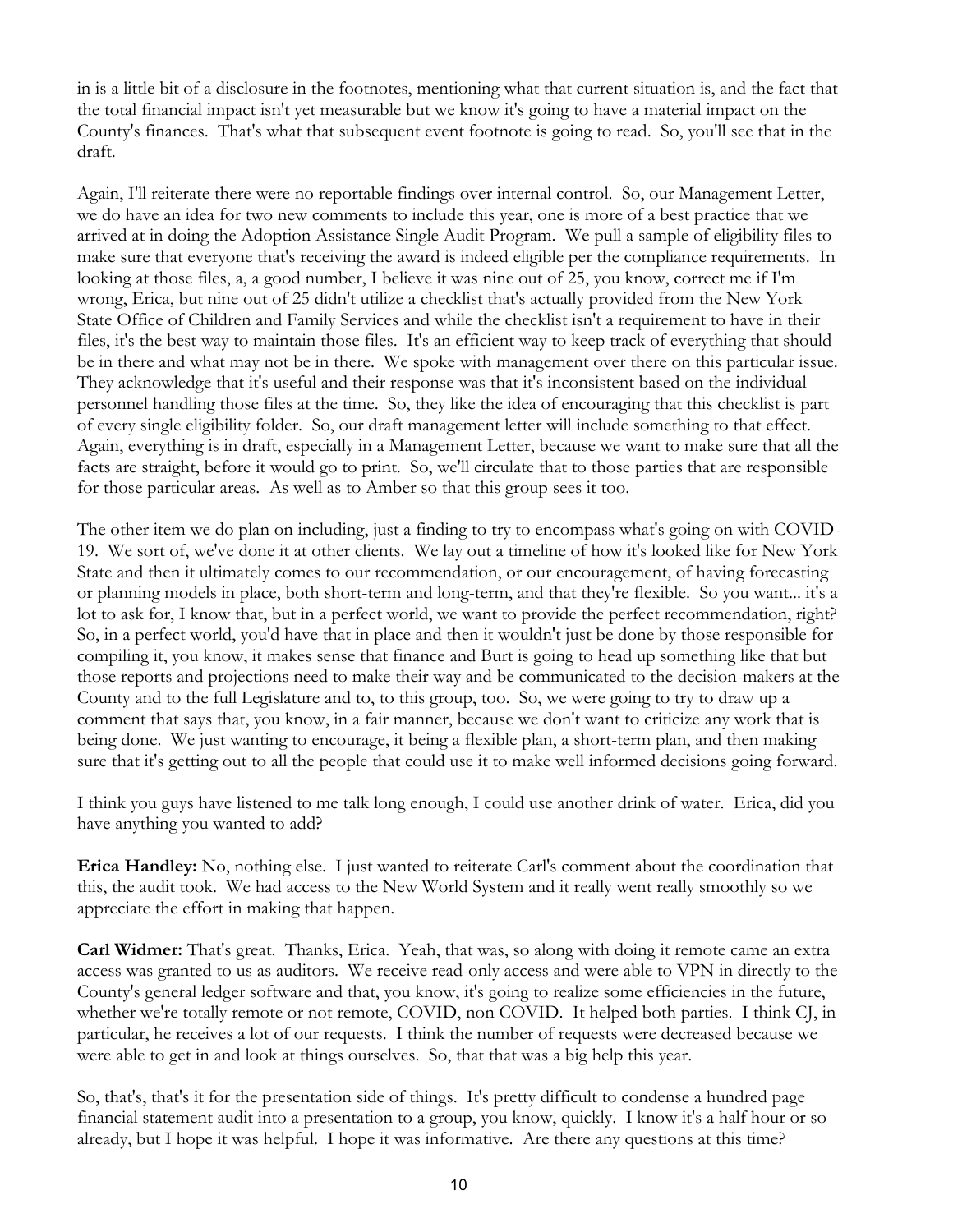**Chairman Parete:** Anyone questions, comments, suggestions? On hearing none, thank you very much, sir.

**Carl Widmer:** Well, thank you. And I'd like to close with I always want to invite this group, you know, we work for you. And while we thought this year went very well, efficiently, smooth, all things considered. If there was ever anything that you guys would desire to be done differently, or in addition to or you question certain things that we're doing, please reach out to us. You know, we're available to answer questions and we want, we want to make things better and make your life easier so if you ever think of an opportunity where we could fit that role, please don't hesitate to reach out. The slideshow I provided to Amber if that's available to the group afterwards, our contact information is on there, on the last slide for both Eric and myself so I just encourage you guys to keep the lines of communication open, and thank you.

**Chairman Parete:** Okay, thank you. If I might, March, do you have anything you'd like to chat about?

**Comptroller Gallagher:** No, I didn't really come prepared with a presentation, but I look forward to working with you, John. I did notice in the minutes from last year's two meetings, that there are some policy issues and I just, I'd like to bring the committee up to date to let you know that we have been working with finance, under my leadership, to address the bank reconciliation policy. We're like ninetynine-point-nine percent there and I think as soon as the CAFR is out, we'll be able to just totally finish that up and get that over. So, yeah.

**Chairman Parete:** Right, I saw some of those and it's working. It's getting there.

**Comptroller Gallagher:** Yeah. We can put some of those things to bed. They've been great to work with and I think we'll have no problems going forward. Thanks.

**Chairman Parete:** Good. Anyone else? I will notice. In my haste, we didn't vote to approve the minutes, as presented, last year. Would anyone like to move? That's part of the procedure here. Approve the minutes from last Audit Committee meeting.

**Legislator Archer:** John?

**Chairman Parete:** Yes, ma'am. Legislator Archer, sorry.

**Legislator Archer:** Yes, that's okay. John had his hand raised so, I assume he's moving. John? Or you had a question?

**Chairman Parete:** Okay.

**Legislator Gavaris:** Motion. I'll make the motion.

**Legislator Archer:** I'll second.

**Chairman Parete:** Okay.

**Legislator Archer:** There you go.

**Chairman Parete:** Any discussion? All in favor?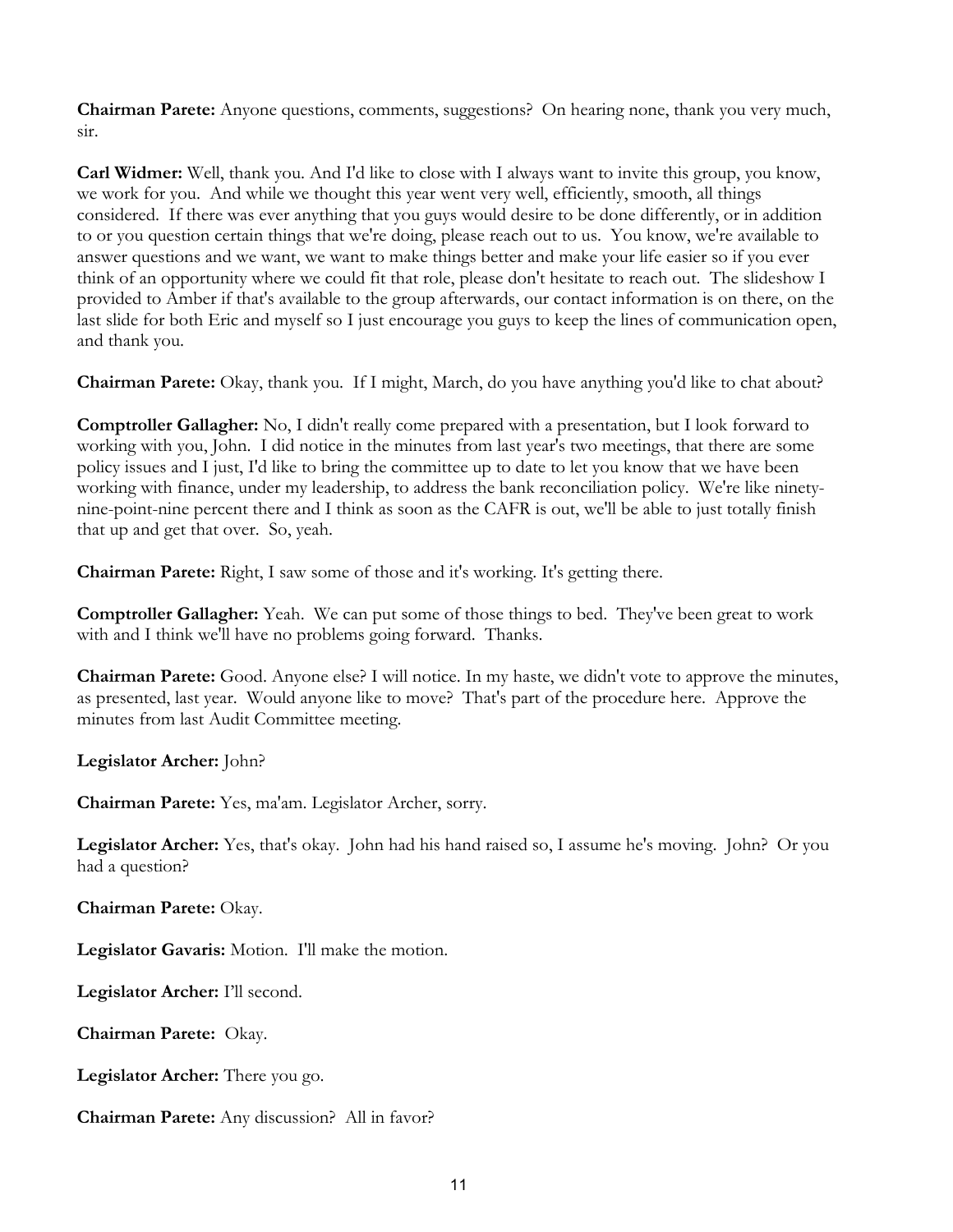## **Committee Members:** Aye.

**Chairman Parete:** Okay, that's carried. That's the official part of the meeting. Any new business? Lynn, you want to bring anything up? Mr. Gavaris? Mr. Litts?

**Legislator Archer:** No, thank you. I, I think I'm caught up. I'm looking forward to seeing the document. Carl, you didn't give us a date of when we would get that. Did you?

**Carl Widmer:** A specific date? No, Lynn, but I would hope it's, I want to get something circulated to the group by the end of next week.

**Legislator Archer:** So, we'll see it before the end of this month?

**Carl Widmer:** Oh, yes. So, the County's financial statements because you have a single audit carries a due date of September 30.

**Legislator Archer:** Okay.

**Carl Widmer:** There may be extensions out there, actually, I didn't even look at it as relief from COVID but I don't anticipate having a problem getting issued by the end of September so we'll get you something, you know, several days in advance of when we would release.

**Legislator Archer:** Yeah. And I think it'd be helpful, particularly on the Single Audit to get that information as we're going into the budget cycle.

**Carl Widmer:** Okay.

Legislator Archer: Great. Thank you.

**Carl Widmer:** Welcome.

**Chairman Parete:** Any other old business, new business? Yeah, I have a couple of thoughts that I'll work on based on what the firm said so far. Some things that I'd like to talk about as we go down the road, but thank everybody. If there's no other business, I'll let somebody move to adjourn.

**Legislator Litts:** I'll make a motion for adjournment.

**Legislator Archer:** I'll second.

**Legislator Gavaris:** Second.

**Chairman Parete:** Yes. Wonderful. All in favor.

**Committee Members:** Aye.

**Chairman Parete:** Good health, everybody.

**Legislator Archer:** Thank you, John.

**Legislator Litts:** Yes. Be safe and stay healthy.